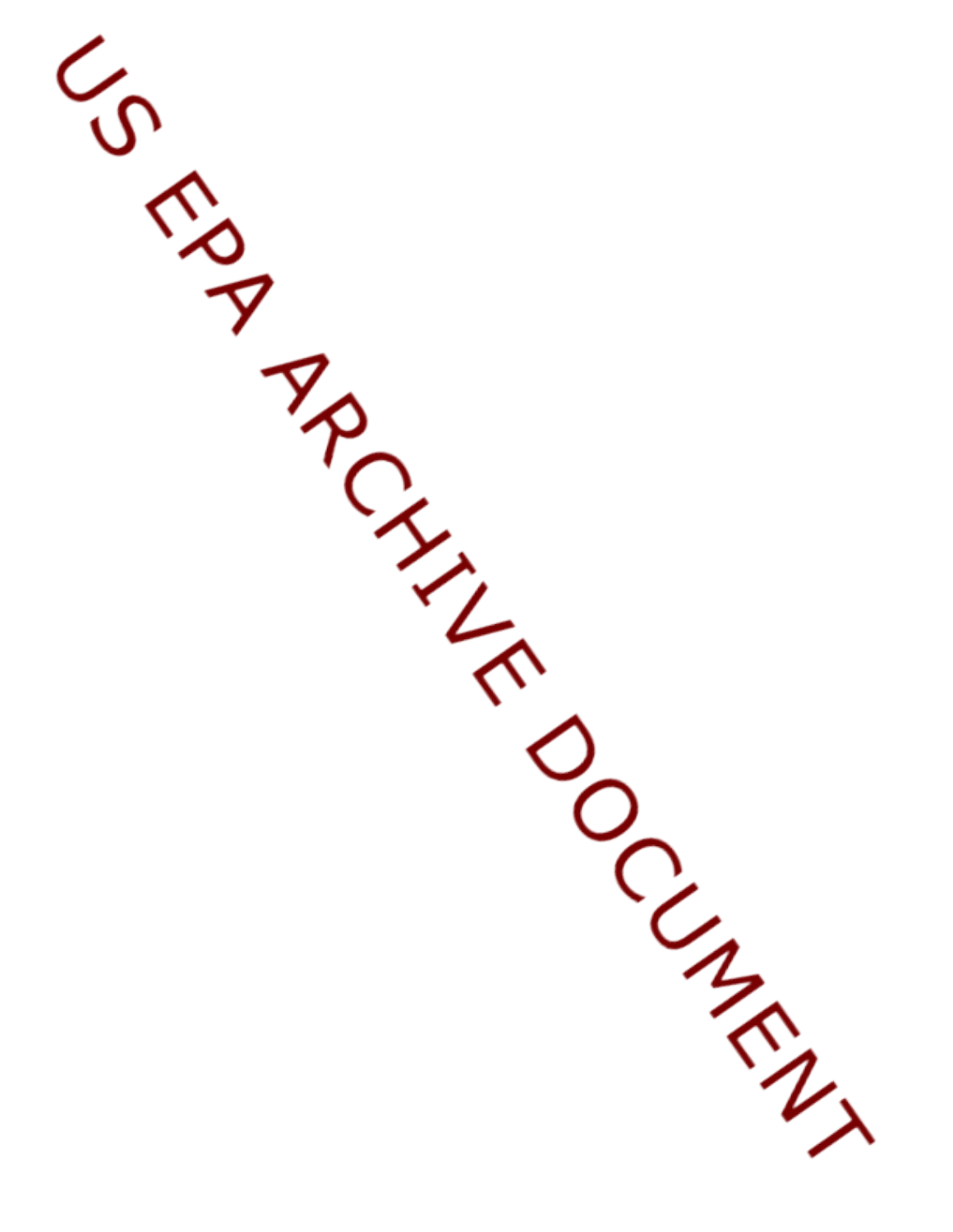

# **The Clear Skies Act of 2003**

### **Louisiana and Clear Skies**



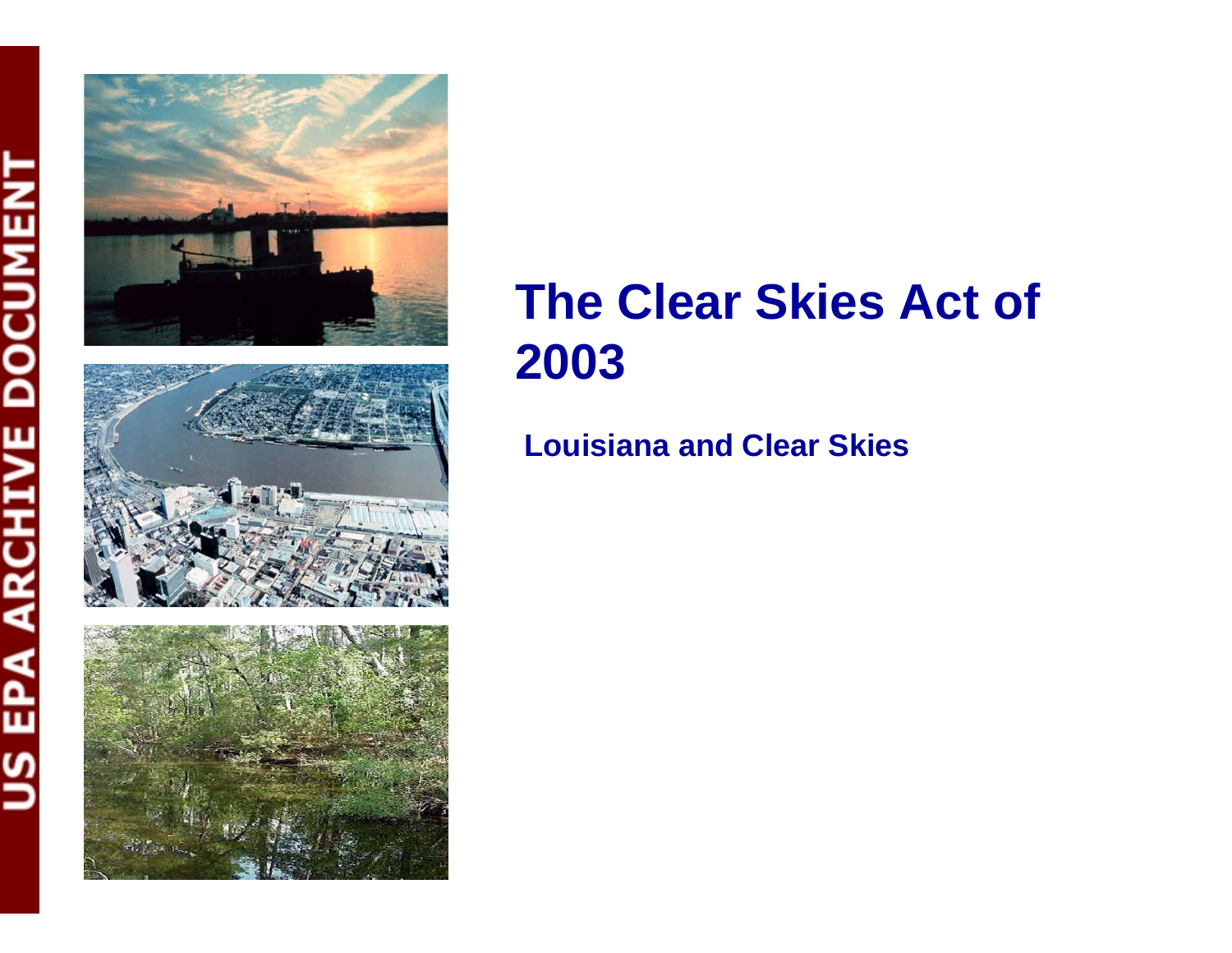### **Highlights of Clear Skies in Louisiana**

- $\bullet$ • Louisiana sources would reduce emissions of SO<sub>2</sub> by 72%, NO<sub>x</sub> by 74%, and **mercury by 60% by 2020 due to Clear Skies.**
- $\bullet$  **The health benefits in Louisiana would total \$1.7 billion annually (\$320 million under the alternative estimate) and include approximately 200 fewer premature deaths (100 under the alternative estimate) and 500 fewer hospitalizations/emergency room visits each year.**
- $\bullet$  **In addition, Louisiana would receive environmental benefits including reduced sulfur and nitrogen deposition and visibility benefits valued at \$31 million each year by 2020 for Louisiana residents who visit National Parks and Wilderness Areas nationwide.**
- $\bullet$  **Clear Skies does not significantly impact electricity prices. With or without Clear Skies, electricity prices in the electric supply region that includes Louisiana are expected to remain below 2000 prices.**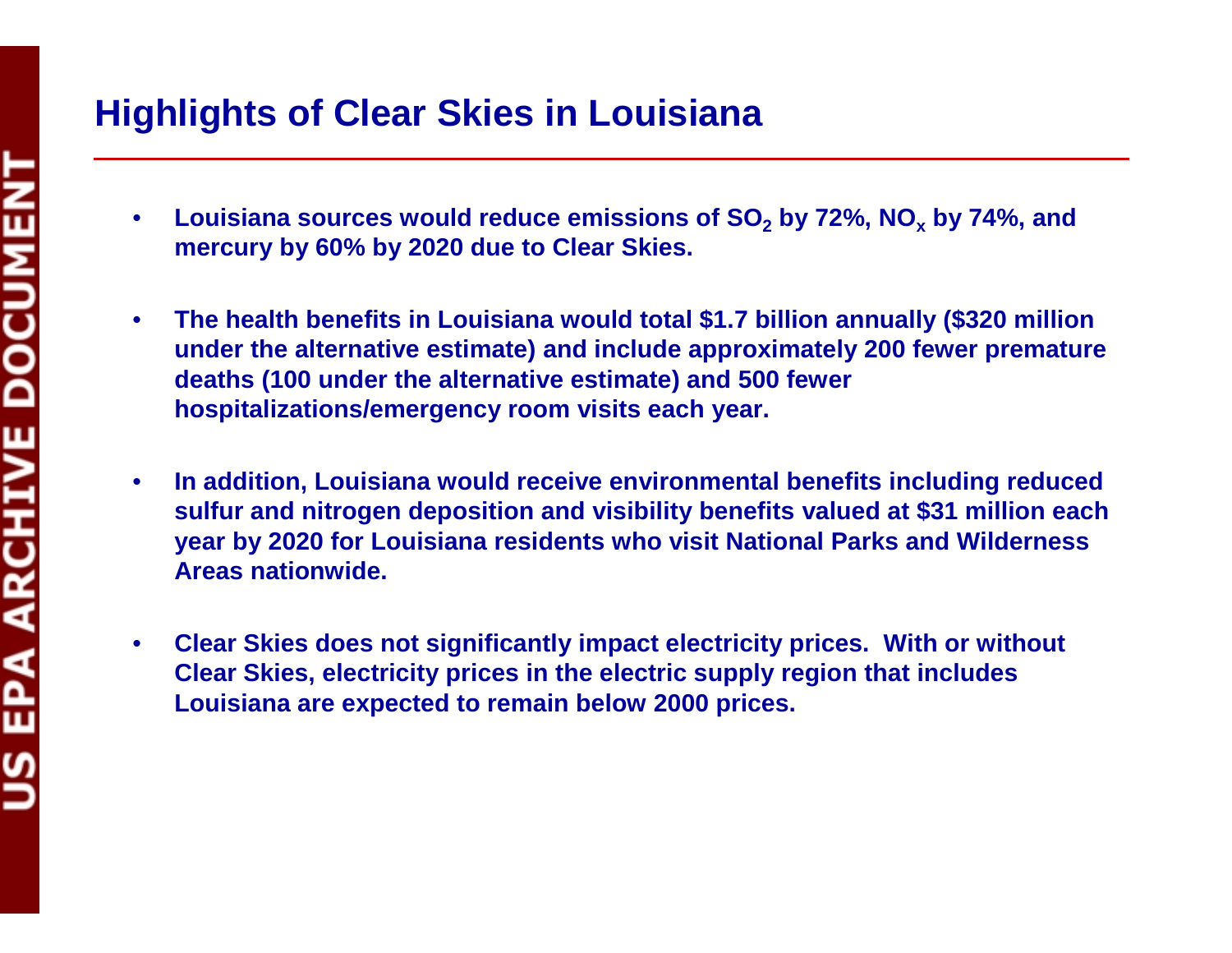## **Clear Skies: An Innovative Approach to Improving Human Health and the Environment**

#### **Wh y Clear Skies?**

- **Air quality has i mproved, but seri o u s concerns p ersist**
	- Louisiana's citizens suffer ill effects from air pollution, including asthma attacks and premature death
- **Electricit y generation sector remains a m ajor emissio ns source**
	- Very cost-effective to control the power sector, relative to other sources
	- Sources are concerned about upcoming complex and burdensome regulations

#### **A d v a n tages o f t he Clear Skies A pproach**

- Guarantees significant nationwide emissions reductions beginning years before full implementation
	- $-$  Louisiana sources would substantially reduce emissions of SO<sub>2</sub>, NO<sub>x</sub>, and mercury
	- Delivers dramatic progress towards achievement of critical health and environmental goals
- Uses proven, market-based flexible approach with incentives for innovation
	- Recognizes environmental needs a s well a s industry constraints, all o wing industry to b etter manage its operations and finances while lowering risks to the public
	- Sources are projected to install pollution controls to enable continued reliance on coal

#### • **Increases certaint y across th e board for in d ustr y, r egul ators, and con sumer s**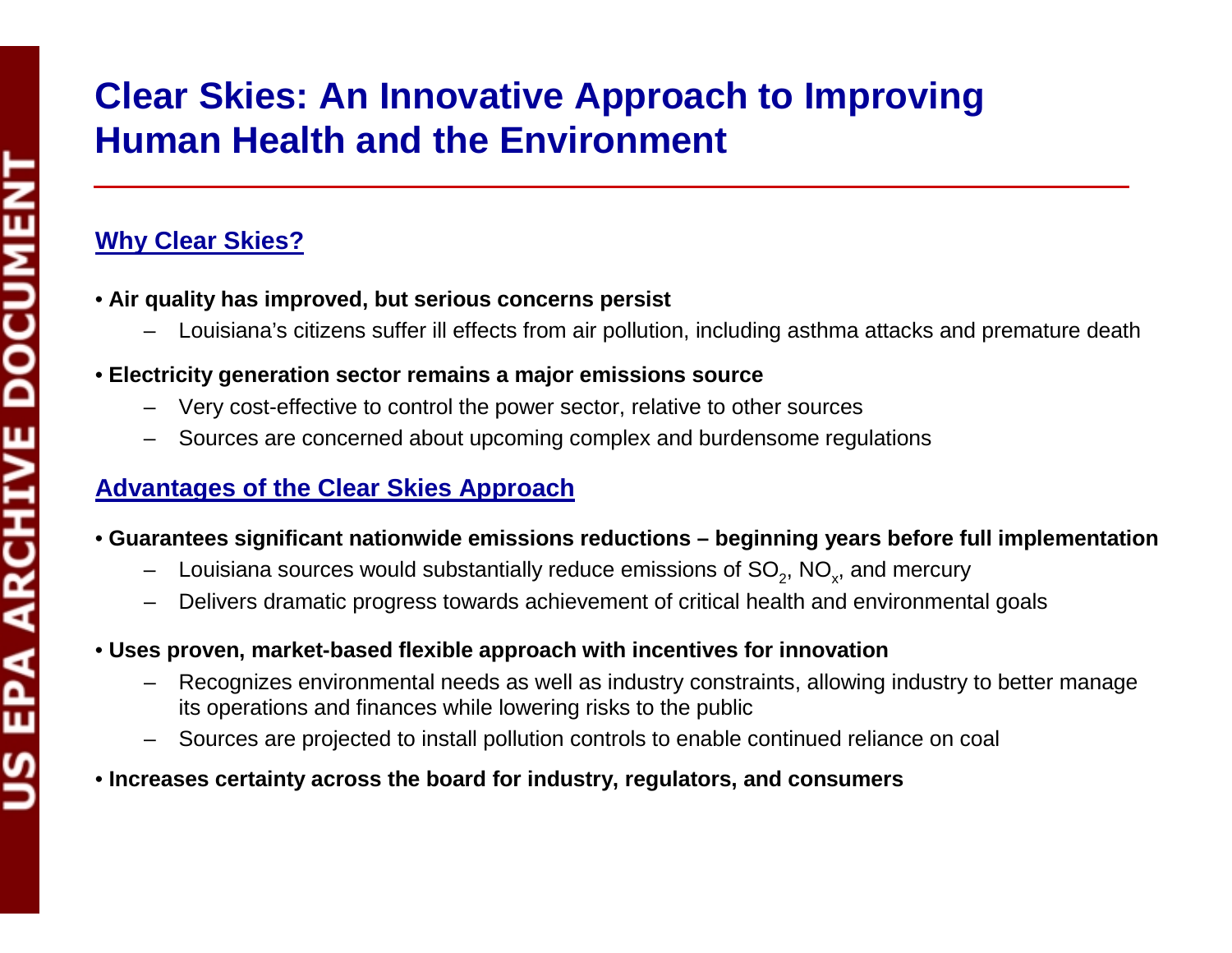## **Under Current Clean Air Act Power Plants Would Face a Complex Set of Requirements**

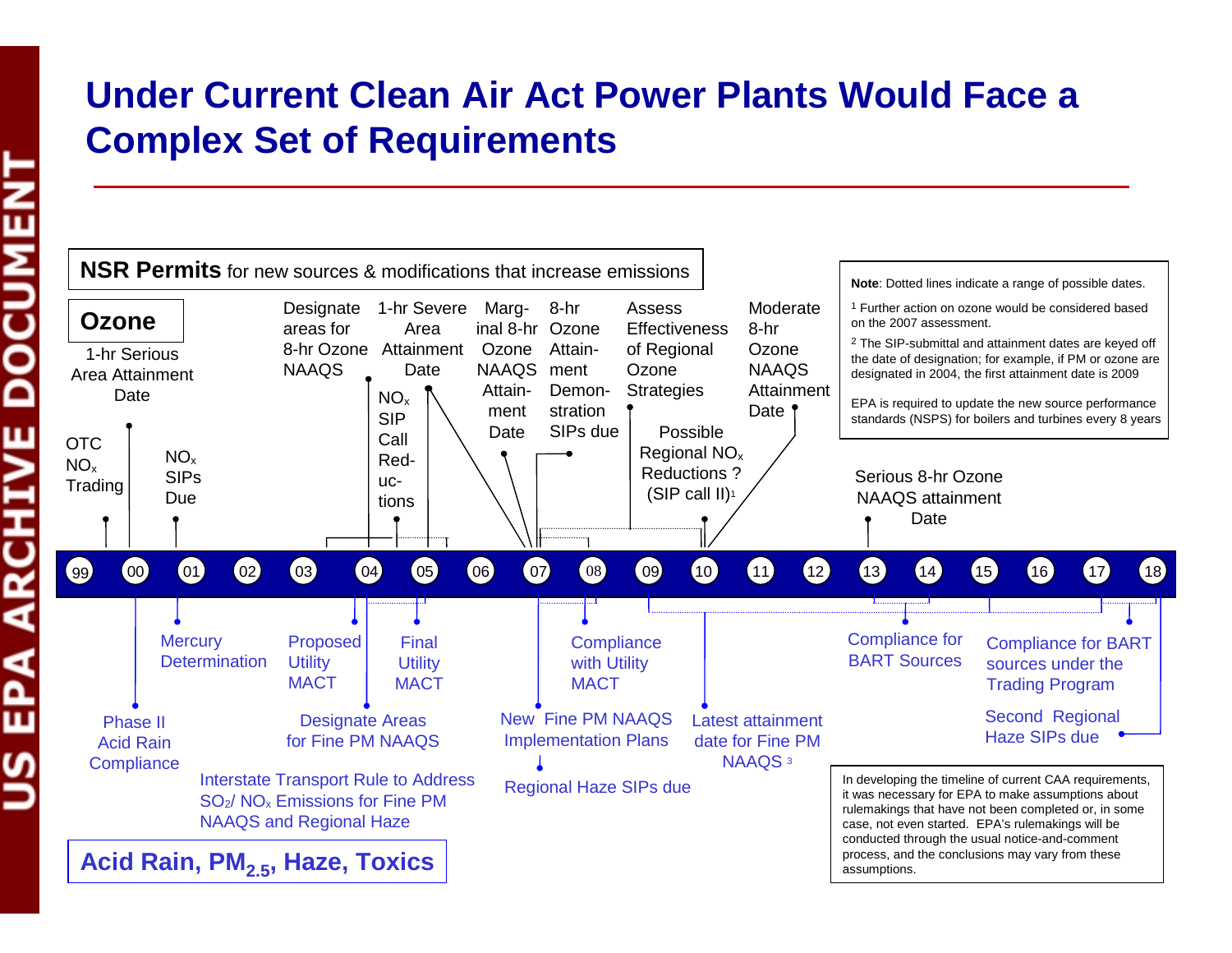### **Clear Skies Sets a Firm Timeline for Emission Reductions**

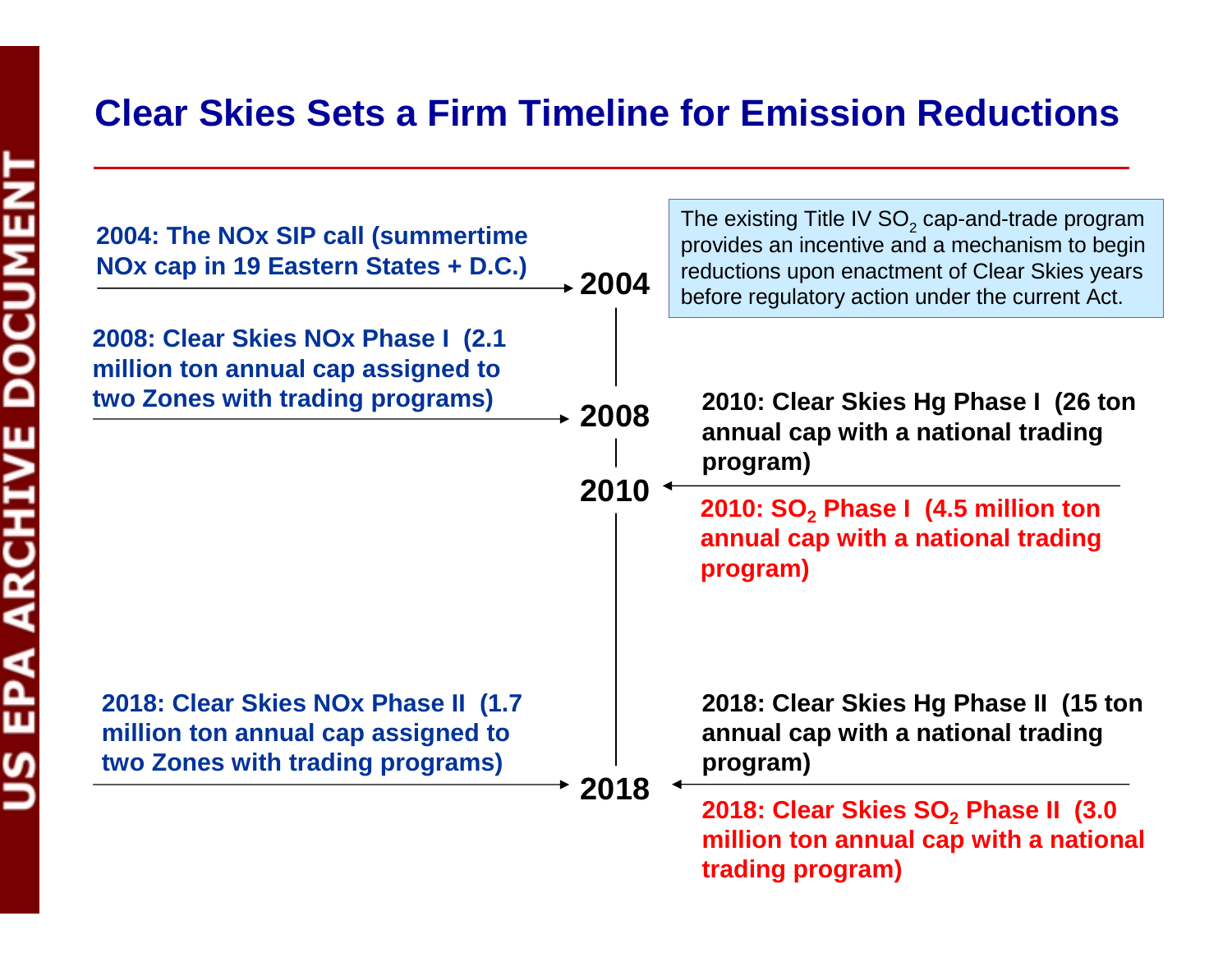### **Emissions in Louisiana under Clear Skies**



- $\,$  71% reduction in SO $_2$  emissions
- $\,$  85% reduction in NO $_{\mathrm{x}}$  emissions
- 42% reduction in mercury emissions

**Emissions: Current (2000) and Existing Clean Air Act Regulations (base case\*) vs. Clear Skies in Louisiana in 2010 and 2020**



Note: The base case using IPM includes Title IV, the NO<sub>x</sub> SIP Call, NSR settlements, and state-specific caps in CT, MA, MO, NC, NH, TX, and WI. It does not include mercury MACT in 2007 or any other potential future regulations to implement the current ambient air quality standards or other parts of the Clean Air Act. Base case emissions in 2020 will likely be lower due to state and federal regulatory actions that have not yet been promulgated.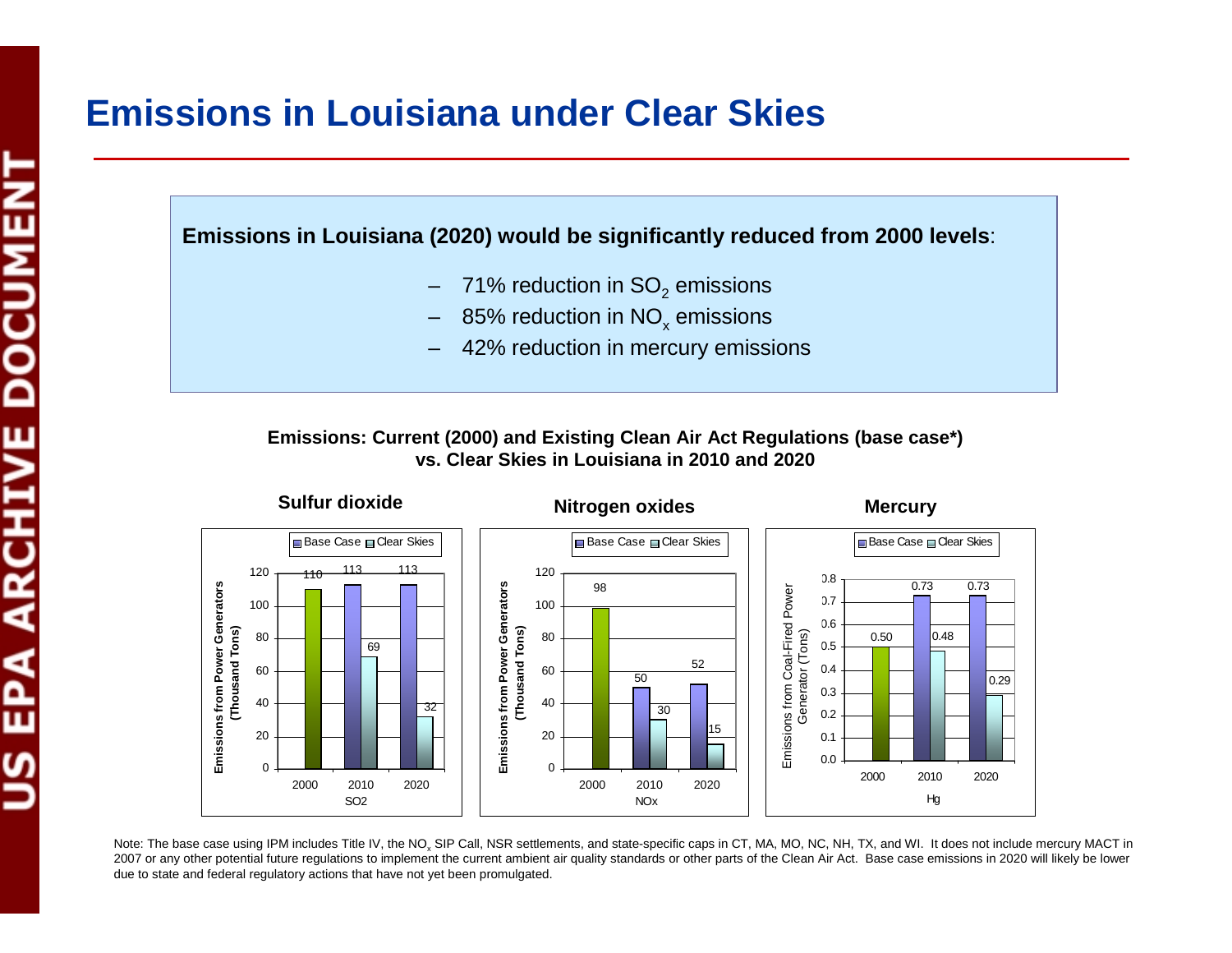## **Clear Skies Health and Air Quality Benefits in Louisiana**

### **Impro ve Public Health**

- • **Reduced ozone and fine par ticl e exposure** by 2020 would result in public health benefits of:
	- approximately 2 0 0 few er premature deaths e ach year**<sup>1</sup>**
	- a p proxi m ately 100 fewer cases of c hronic bronchitis each year
	- approximately 3 0 0 few er non-fatal heart attacks each year
	- approximately 5 0 0 few er hospital and e merg e n c y room visits each year
	- approximately 2 3,000 few er day s workers are out sick due to r espiratory symptoms e ach year
	- –ap proxi mately 4,800 f ewer school absences eachyear
- •**•** Reduced mercury emissions would reduce exposure to mercury through con sumption of contaminated fish, resulting in additional, unquantified benefits to those w ho eat fish fro m Louisiana's lakes, streams, and coastal w aters.

1. An alternative methodology for calculating health-related benefits projects approximately 100 premature **particles throughout Louisiana.**<br>deaths prevented and \$320 million in health benefits each year in Louisiana by 20 2. Based on 1999-2001 data of counties with monitors that have three years of complete data.

**By 2 0 2 0, Loui sia n a w ould recei ve ap p roximatel y \$1.7 billion in annual health benefits from reductions infine particle and ozone concentrations alone due toClear Skies.1**

### **Help Maintain Health-Based Air Quality Standards 2**

- All Louisiana p arishes currently meet the fine particle standard; Te n parish e s currently exceed the 8 hour ozone standard.
- •All ten pari shes (population approximately 1.5 million) that exceed the ozone sta ndard areexpected to com e into attainment by 2010 under existing programs.
- •Clear Skies would further reduceconcentrations of ozone and fine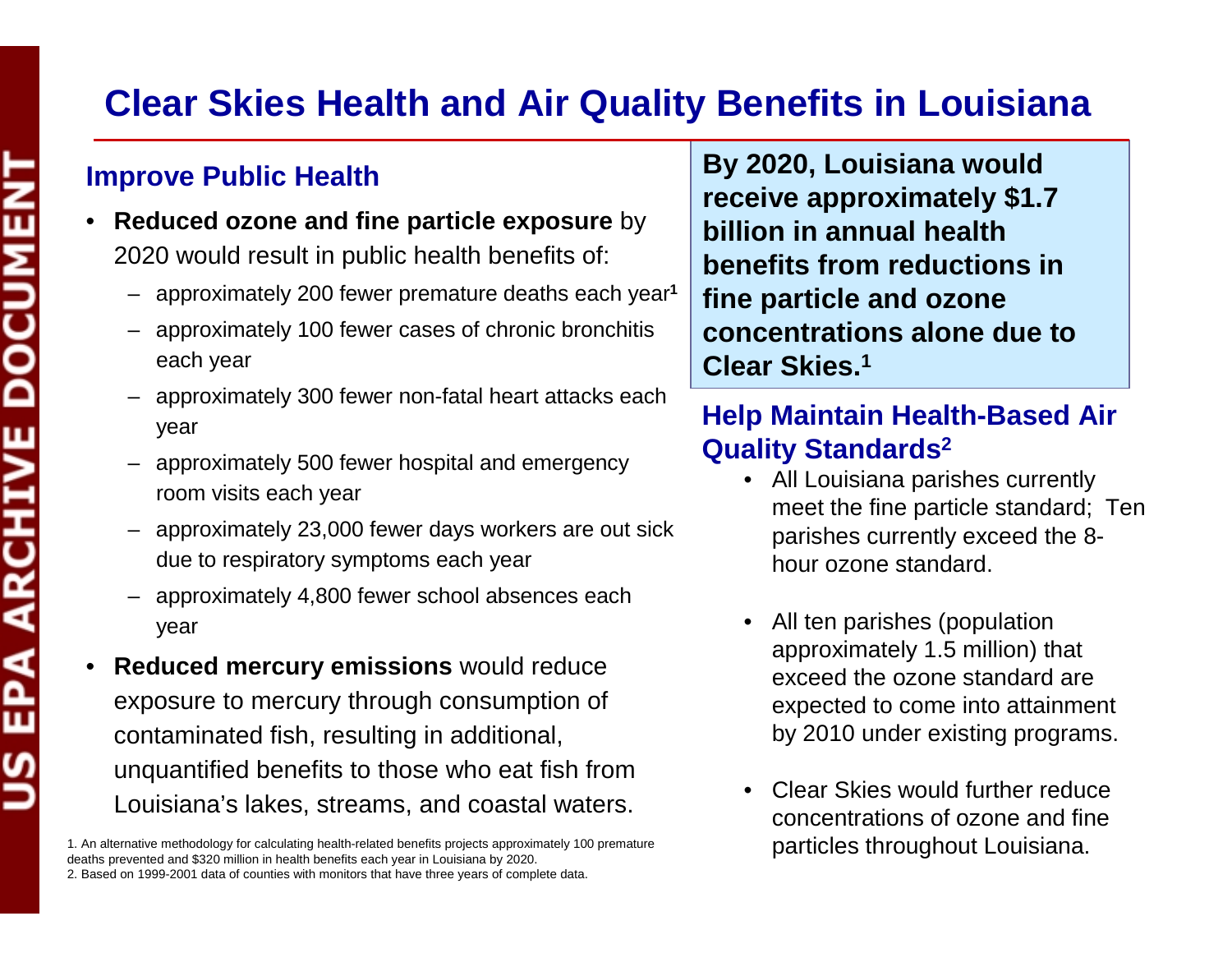## **Clear Skies Environmental Benefits in Louisiana**

**Projected Changes in Nitrogen Deposition in Louisiana with the Base Case in 2020 Compared to 2001**



**Projected Changes in Nitrogen Deposition in Louisiana with Clear Skies and the Base Case in 2020 Co mp are d to 2001**



### **Clear Skies Would Provide Substantial Environmental Benefits in Louisiana**

In comparison to existing programs,

- • **Visibility w ould i mpro v e perc e ptibl y** in norther n Louisiana.
	- **The value of impro ved visibility for Louisiana r esidents**who visit National Parks and Wilderness areas throughout the country would be\$ 31 million each y ear by 20 20.
- • **Oxidiz e d nitrogen depositi on, a cau s e of damag e to nitrogen-s ensitiv e coastal waters, i ncluding the Gulf of Mexico hypoxi a zone, would decreas e** by up to 20% throughout most of the state.\*
- • **Sulfur dep ositi on, a primary cause of acid rain, would decrease** by 15-30% in northern Louisiana and by up to 15% thr oughout m uch of the r emaini ng p ortions of the state.
- • **M ercur y deposition w oul d decrease** by up to 5% across much of the state and up to 15% in some areas.\*\*
	- **\*** The increases in nitrogen deposition in Louisiana occur under both the Bas eCase and Clear Skies and are the result of increases in emissions frommanufacturing and r efining sources.

\*\* These r esults are based on modeling the Clear Skies mercur y cap without triggering the s afet y val ve.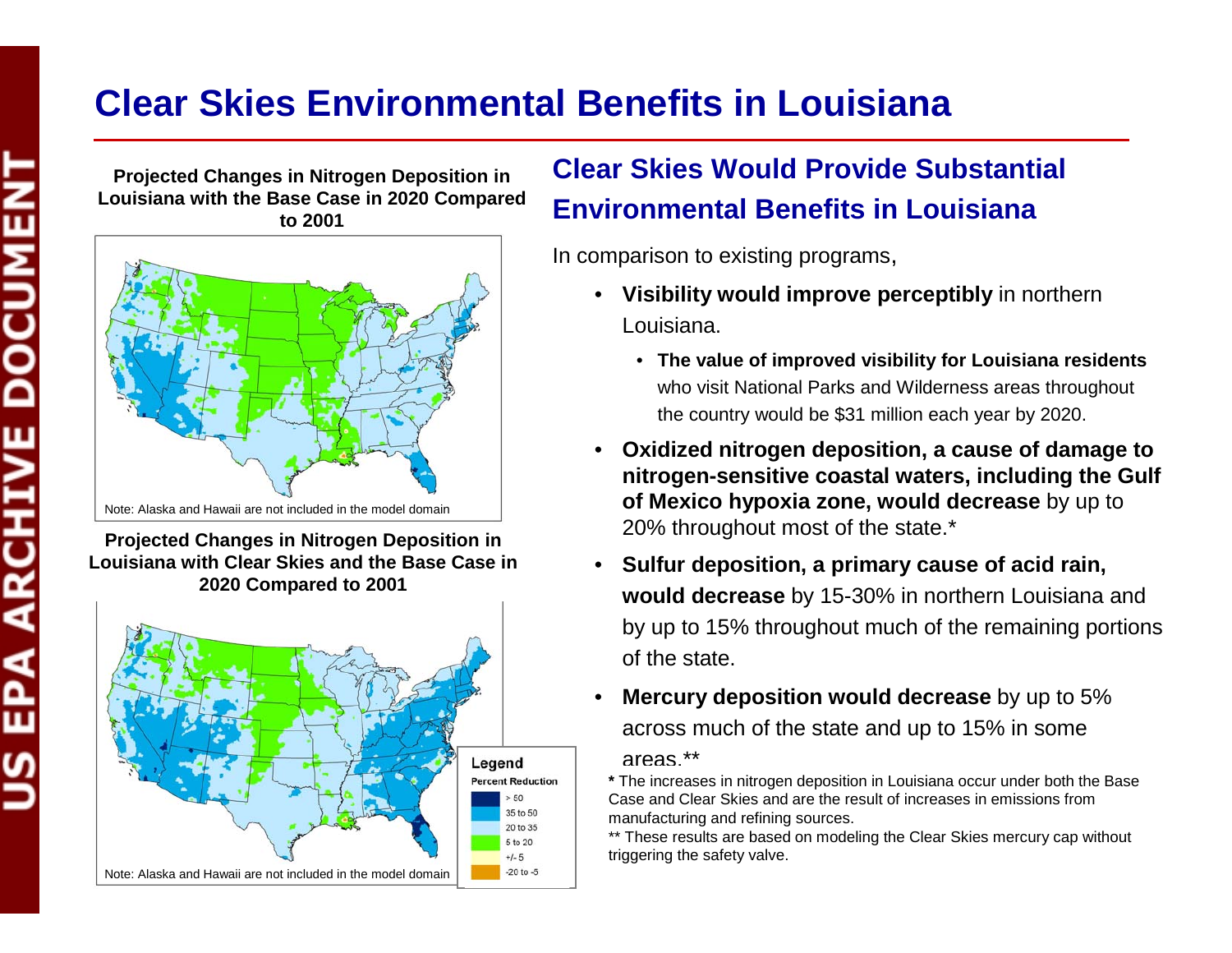## **SO2 and NOx Emissions Reductions under Clear Skies**

**Emissions in Louisiana and surrounding states would decrease considerably. These emission reductions would make it much easier for Louisiana to maintain compliance with the national air quality standards.**



Note: The base case in IPM includes Title IV, the NO<sub>x</sub> SIP Call, NSR settlements, and state-specific caps in CT, MA, MO, NC, NH, TX, and WI. It does not include mercury MACT in 2007 or any other potential future regulations to implement the current ambient air quality standards or other parts of the Clean Air Act. Base case emissions in 2020 will likely be lower due to state and federal regulatory actions that have not yet been promulgated. Emissions projected for new units in 2020 are not reflected.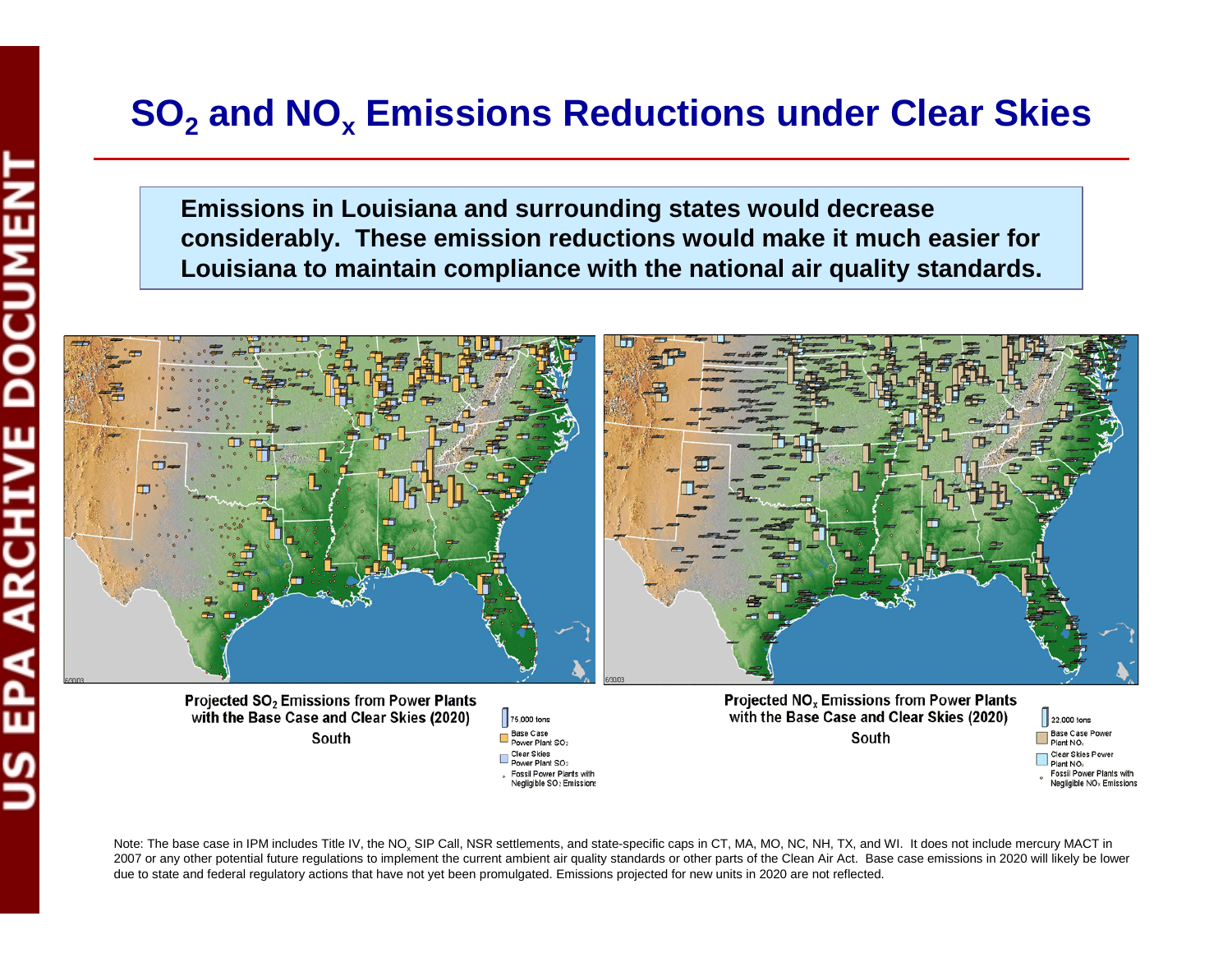## **Electricity Generation in Louisiana under Clear Skies**

•



#### **Current and Projected Generation by Fuel Type in Louisiana under Clear Skies (GWh)**

- **Louisiana's sources are projected to reduce their emissions through the installation of emission controls, rather than from a switch from coal to natural gas.**
	- In 2010, 18% of Louisiana's coal-fired generation is projected to come from units with advanced  $SO<sub>2</sub>$ and/or  $\mathsf{NO}_\mathsf{x}$  control equipment that also substantially reduce mercury emissions; in 2020, the percentage is projected to increase to 80%.

#### **Current and Projected Coal Production for Electricity Generation**

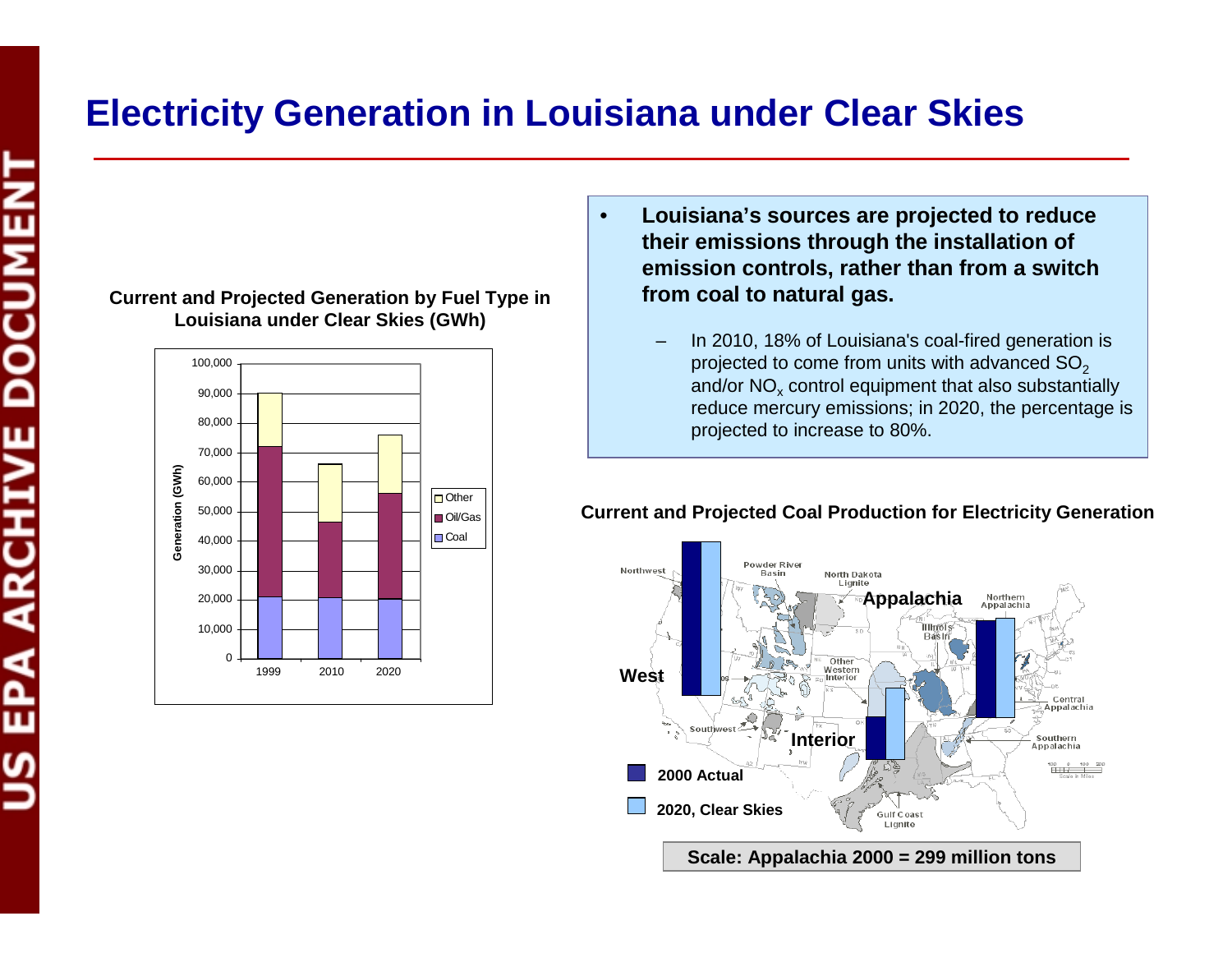### **Emission Controls in Louisiana under Clear Skies**

#### • **Under Clear S kies b y 2020...**

- 80% of coal-fire d c apacity would i nstall S C R
- –80% would install scrubbers

#### • **The major gen eration companie s i n Louisianainclude:**

- Enter g y
- Cleco Power, LLC
- Duke E ner g y
- –Louisiana Ener g y & Pow er Authority
- –Southwestern Electric Power Co.

#### • **Total coal-fired ca p acity in L ouisiana is proje cted to be 2,7 92 MW i n 2010.**

#### Units in Louisiana Projected to Be Retrofitted **Due to Clear Skies b y 2020**

| <b>Plant Name</b>                                       | Unit ID                                   | Technology                                      |
|---------------------------------------------------------|-------------------------------------------|-------------------------------------------------|
| <b>BIG CAJUN 2</b><br>BIG CAJUN 2<br><b>BIG CAJUN 2</b> | 2B1<br>2R <sub>2</sub><br>2B <sub>3</sub> | Scrubber/ SCR<br>Scrubber/ SCR<br>Scrubber/ SCR |
| <b>RODEMACHER</b>                                       | 2                                         | Scrubber*/ SCR*                                 |

\* Retrofit was installed under Clear Skies by 2010

Notes:

[1] Retrofits and total coal-fired capacity apply to coal units greater than 25 M W.

[2] Dolet Hills unit 1 is projected to be removed from operation by 2005 with Clear Skies due to excess gas-fired capacity in the marketplace, unless otherwise needed for voltage purposes or owner decides to receive by rail rather than minemout. The recent overbuild of gas-fired generation reduces the need for less efficient units operating at lower capacity factors. This unit is inefficient compared to other coal-fired plants and newer gas-fired generation. Less conservative assumptions regarding natural gas prices or electricity demand would create a greater incentive to keep this unit operational.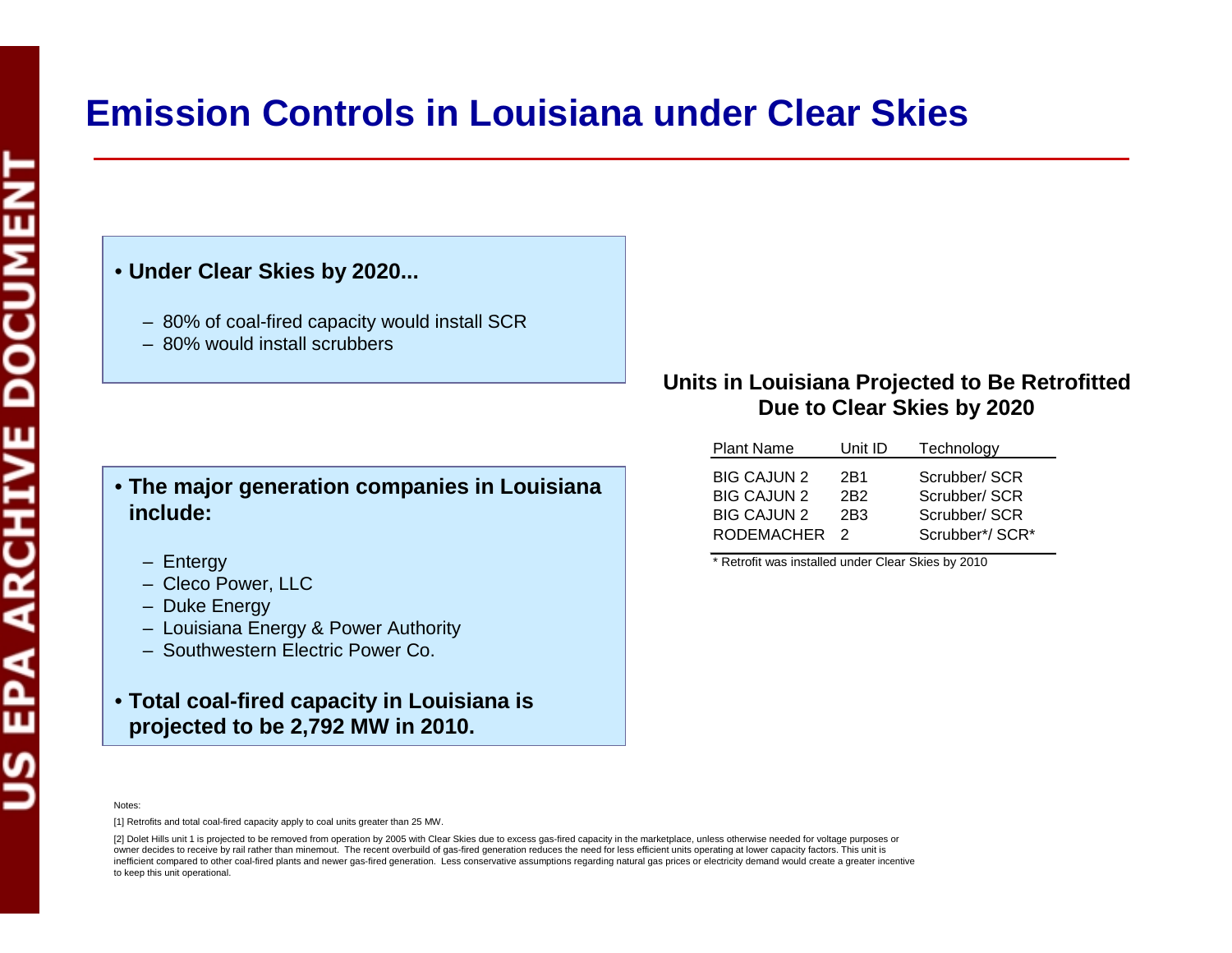### **Electricity Prices in Louisiana under Clear Skies**

- **NERC Regions** With or without Clear Skies, retail prices in the North  $\bigcap_{n=1}^{\infty}$  NERC Regions **American Electric Reliability Council (NERC) SERC region (the electricity supply region that contains Louisiana) are projected to increase between 2005 and 2020.**
- • **With Clear Skies, retail prices are projected to be approximately 0.7 – 2.8% higher between 2005 and 2020 than in the absence of the legislation.**

**Projected Retail Electricity Prices in Louisiana under the Base Case and Clear Skies**

**Projected National Retail Electricity Prices and Prices in Louisiana under Clear Skies (2005-2020) (2005-2020) In 2000, the average retail**





**electricity price in Louisiana was approximately 6.6 cents/kWh, which was below the average** *national* **retail price of approximately 6.7 cents/kWh.** 

Note: The base case using IPM includes Title IV, the NO<sub>x</sub> SIP Call, NSR settlements, and state-specific caps in CT, MA, MO, NC, NH, TX, and WI. It does not include mercury MACT in 2007 or any other potential future regulations to implement the current ambient air quality standards or other parts of the Clean Air Act. Base case emissions in 2020 will likely be lower due to state and federal regulatory actions that have not yet been promulgated.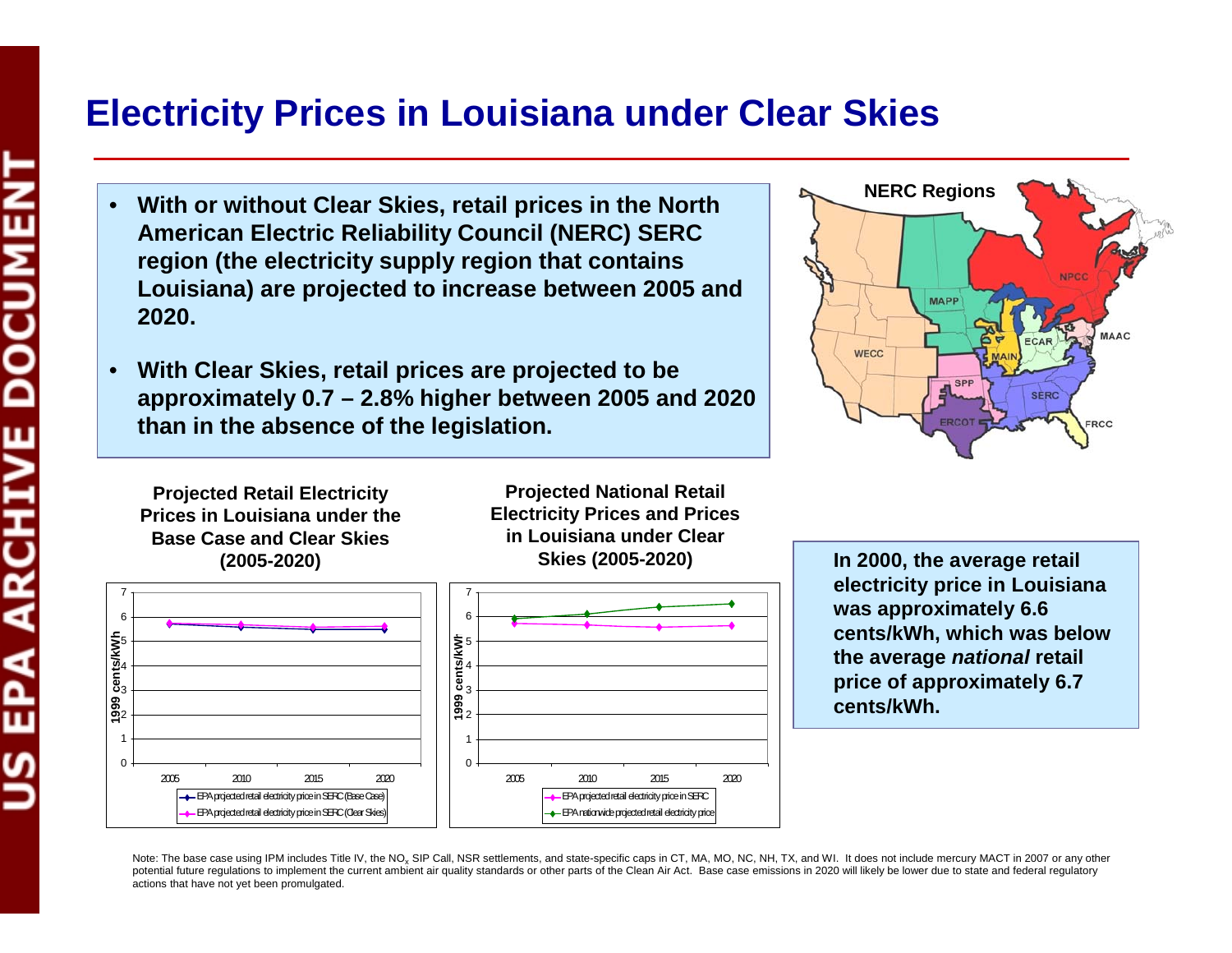#### **Benefits Out weigh the Cost s**

- **In Louisiana, Clear Skies is projected to c ost approxi m a tel y \$3 2 million annually b y 2020 w hile p r o viding health benefits totalin g approxi mately \$1.7 billion annually.**
- **The i ncreases in productio n costs under Clear Skies represen t onl y a s mall percentage o f t otal retail elect rici t y sales re v enue i n Louisian a**.
	- –Retail electricity s ales revenue in Louisiana was almost \$5.3 billion in 2000.
	- Adjusting the se sales revenues by the s ame growth rate u sed for the modeling of co sts would result in revenues of almost \$ 8.2 billion annuall y in 2020.
- **Natio n wide, the projected ann u al cos ts of Clear Skies (in \$1999) are \$4.3 billion in 2010 and \$6.3 billion in 2020; the nation wide benefits o f Clear Skies are expected to be o ver \$113 billion annuall y b y 2020.**
	- An alternate estim ate projects ann u al health benefits totaling \$23 billion.

#### **Clear Skies….**

- **Guarantees sig nificant emissions reductions – beginning years before full implement atio n**
- **Uses a pro ven and flexi ble marketbased approach with inc entives for innovation**
- **Increases certaint y across th e board for in dustry, reg ulators, an dconsumers**

Note: Costs include capital costs, fuel, and other operation and maintenance costs (both fixed and variable) associated with the achievement of the emissions caps in the legislation (for example, the installation and operation of pollution controls). These state-level production costs are estimates; they do not account for the costs associated with the transfer of electricity across regions, nor the costs or savings that could be associated with allowance movement between sources.